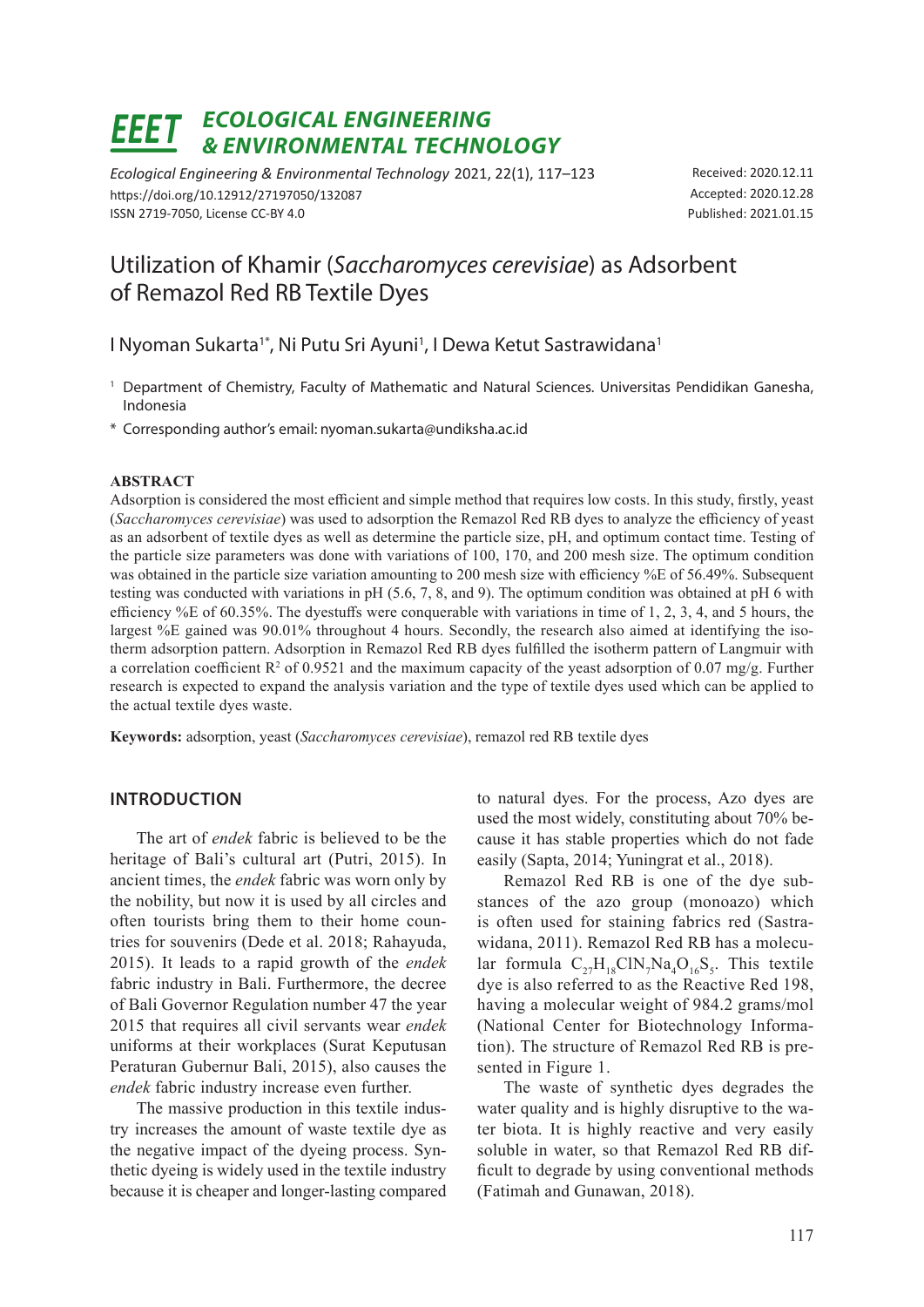

**Figure 1.** Structure of Remazol Red RB (Gül, 2013)

The adsorption method is considered more efficient, simple, and inexpensive than other methods to ensnare organic pollutants, such as the wastewater Red RB. In this study, Khamir (*Saccharomyces cerevisiae*) was used to absorb the Remazol Red RB dye.

## **MATERIALS AND METHODS**

The experiments of this study were conducted in the chemistry Department of Universitas Pendidikan Ganesha, which started in January and lasted until June 2020. The devices used included glassware (Erlenmeyer flask, Beaker glass, stirrer rod, glass watch, etc.), UV-Vis spectrophotometers, shakers, analytic balances, centrifuges, ovens, and blenders.

The materials used involved yeast (*Saccharomyces cerevisiae*) for bread yeast, aquades, HCl (0.1 m), and NaOH (0.1 m) and the dyes of Remazol Red RB.

#### **The creation of Khamir adsorbent (***Saccharomyces cerevisiae***)**

Porcelain cups were placed in the oven at a temperature of 105°C for 30 minutes. Khamir of bread yeast was baked for 1.5 hours at a temperature of 105°C using an oven-based porcelain mat. Then, the yeast dried bread was ground up to the desired size using a blender. Then, it was placed in the container.

## **Creation of stock solution and maximum wavelength determination**

The parent solution of Remazol Red RB was made of a concentration of 1000 mg/L. Furthermore, the parent solution was diluted into a concentrated solution of 500 mg/L, then 100 mg/L. Afterwards, the solution with a concentration of 100 mg/L was diluted again into a solution with

a concentration of 15 mg/L, then it was reduced to about 5 mL. This stage was carried out to adjust to the size of the cuvettes, and the absorbance was measured at the wavelength range (*λ*) 400–800 nm. The maximum wavelength  $(\lambda_{\text{max}})$ was the wavelength value that has the greatest absorbance value or has the highest peak.

## **Manufacturing standard solution and standard curve**

The standard solution was made by diluting the raw solution 100 mg/L to a concentration variation of 5, 10, 15, 20, and 25 mg/L. The absorption of each concentration was measured at the maximum wavelength  $(\lambda_{max})$ . After receiving the absorbance of each variation of the concentration of the standard solution, a linear curve of the absorption of the absorbance  $(y)$  to the concentration (*x*) was drawn. From that curve, linear regression equation  $y = ax + B$  and the value of R2 stating the linearity of the curve were obtained.

## **Determination of particle size, pH, and optimum contact time**

#### *Optimum particle size*

Khamir of the yeast bread was crushed and then sifted with a variation of the Sieve 100, 170, and 200 mesh size. Furthermore, the result of each of the measures was taken by one gram and inserted into the Erlenmeyer flask which had been filled with a solution of Remazol Red RB in which its concentration had been measured. The solution was homogenized with a shaker for 3 hours (Elystia et al, 2018). Afterwards, it was centrifuged with a speed of 5000 rpm for 15 minutes to separate the Supernatant with Sorbent (Sastrawidana, 2011). Then, the absorbance of the dyes was measured at maximum wavelengths.

#### *pH Optimum*

The dyes of Remazol Red RB that had been measured in the previous concentrations, were prepared into variations of pH 5, 6, 7, 8, and 9 by adding HCl and NaOH then measured pH using a calibrated pH meter.

Yeast was inserted into each of the Erlenmeyer flasks with the most efficient size of the yeast absorbing the above-mentioned dye substance. It was then homogenized with a shaker for 3 hours and centrifuged at a speed of 5000 rpm for 15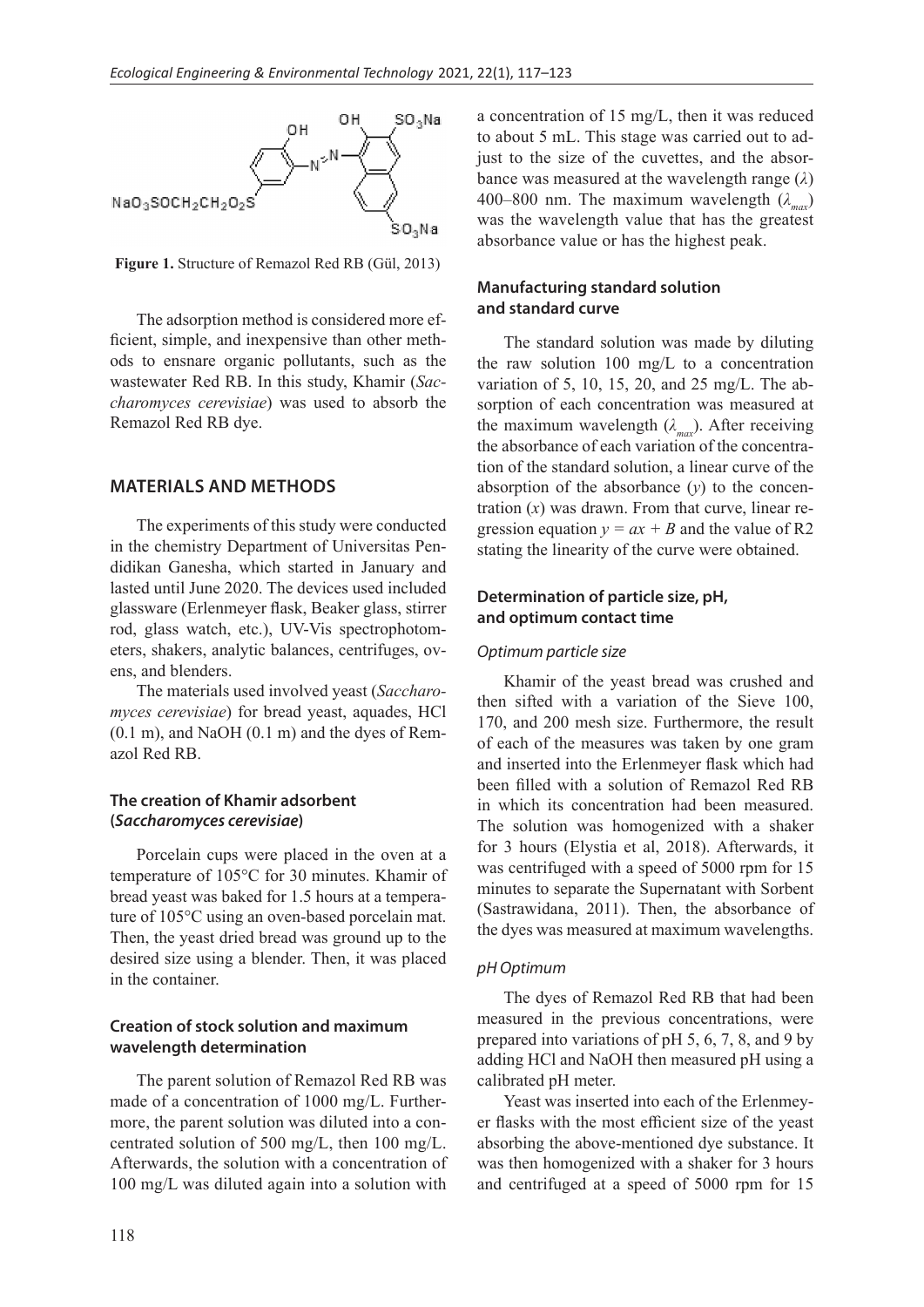minutes. The absorbance of each dyes substance was measured at maximum wavelengths. Optimum pH is a substance with the pH that has the greatest absorbance value (Setiawan et al., 2019).

#### *Optimum contact time*

The substance was added with yeast in particle size and optimum pH. The whip solution uses a shaker with time variation of 1, 2, 3, 4, and 5 hours (Elystia et al., 2018). Afterwards, it was centrifuged with a speed of 5000 rpm for 15 minutes, then the absorption of the solution of dye was measured using a UV-Visible spectrophotometer.

### **Data analysis**

The efficiency (%E) was calculated using the following Equation (1):

$$
\%E = \frac{C_0 - C_*}{C_0} \times 100\% \tag{1}
$$

where:  $C_{\theta}$  – the initial concentration,

 $C_{st}$  – the equilibrium concentration after adsorption.

The optimum particle size was determined by creating a link curve between the particle size times %E. The optimum pH was also determined by creating a pH linear relationship curve times %E. The optimum contact time could be determined from the contact time relationship curve to %E value.

The adsorption isotherm pattern was obtained from the adsorption data obtained from the test results and inserted into the equation of the Freundlich (2) and Langmuir (3) adsorption isotherm pattern.

$$
Log \frac{X_m}{m} = log k + \frac{1}{n} log C_s
$$
 (2)

where:  $X_m$  – masses of adsorption substances (g),  $m$  – mass adsorbent (g),

> $C_{st}$  – concentration of the substances in equilibrium (mg/L),

 $k$  – the Freundlich constant,

*n* – maximum capacity of adsorption  $(mg/g)$ ,

The value *n* can be calculated by creating a relationship curve between the  $X_m/m$  log times the  $C_{st}$  log.

$$
\frac{m.C_s}{X_m} = \frac{1}{a} + \frac{b}{a}C_s
$$
 (3)

where:  $a$  – maximum capacity of adsorption (mg/g).

The value *a* can be calculated by creating a curve  $(m \cdot C_{st})/X_m$  times  $C_{st}$ , linear equations will be obtained with important 1/*a* and slope *b*/*a*. (Khuluk et al., 2019).

## **RESULT AND DISCUSSION**

#### **The effect of pH**

The obtained data was analyzed using equation (1) to obtain the percentage efficiency. Initial concentration calculation  $C_{\rho}$ , equilibrium concentration  $C_{st}$ , and percentage efficiency %E, are presented in Table 1 for particle size variation, Table 2 for pH variation and Table 3 for contact time variation.

In order to determine the particle size, pH, and optimum contact time, the relationship curve of each-each test variation to its efficiency value was created. Figures 2, 3, and 4 present the relationship curves particle size, pH, and time of contact to efficiency %E.

The calculation data above was then analyzed to determine the isotherm adsorption pattern. The Isotherm adsorption pattern of Langmuir was known by creating a  $C_{st}$  relationship curve times  $m.C_x/X_m$ . The curve of the isotherm adsorption pattern of Langmuir is presented in Figure 5.

Formerly, yeast (*Saccharomyces cerevisiae*) was used to adsorption metals namely; metal Cu(II) and Cr(II). Adsorption Cu(II) performed by (Setiawan et al., 2019) showed an efficiency of 55.36%. As for the adsorption of Cr(II) conducted by (Elystia et al., 2018), the highest efficiency is 54.7%. From these two studies, it can be noted that *Saccharomyces cerevisiae* is effective enough to remove heavy metals with an average percentage of about 50%.

As presented in Table 1, 2, and 3, the largest %E value of each test variation that has been performed above 50%, indicated that the use of yeast as adsorbent is quite effective in absorbing the Remazol Red RB dye. This waste, is quite hazardous to the environment, and it has to be further processed. Compared to the previous research, which also indicated %E average around 50% for the use of heavy metals, yeast is suitable for absorbing both dyes and metals. Besides, wastewater treatment using the adsorption method is more effective, simple, and relatively less inexpensive (Suarya et al., 2020). Figure 2 shows that yeast (*Saccharomyces cerevisiae*)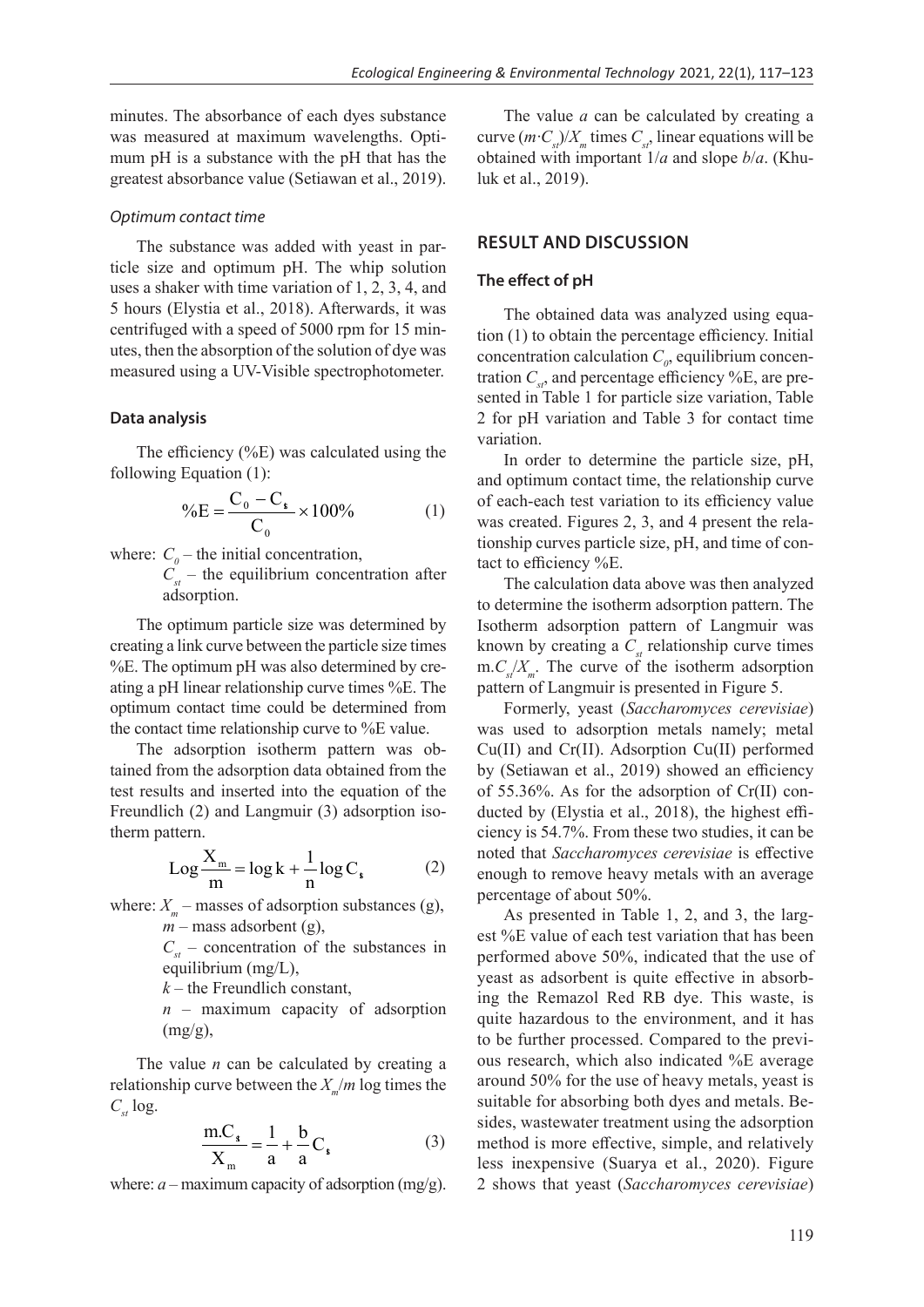| Particle size (mesh) | $\mathsf{C}_{_\Omega}(\mathsf{mg}/\mathsf{L})$ | $C_{st}$ (mg/L) | E(% ) |
|----------------------|------------------------------------------------|-----------------|-------|
| 100                  | 6.648                                          | 5.409           | 18.64 |
| 170                  | 6.648                                          | 5.198           | 21.82 |
| 200                  | 6.648                                          | 2.892           | 56.49 |

**Table 1.** Calculation results of particle size and dyes concentration.

**Table 2.** Calculation results of pH and dyes concentration.

| pH | $C_n$ (mg/L) | $C_{st}$ (mg/L) | E(% ) |
|----|--------------|-----------------|-------|
|    | 7.974        | 3.373           | 57.70 |
|    | 7.974        | 3.161           | 60.35 |
|    | 7.974        | 3.392           | 57.46 |
|    | 7.974        | 3.315           | 58.43 |
|    | 7.974        | 3.507           | 56.02 |

**Table 3.** Calculation results of dyes concentration and contact time

| Contact times (hour) | $C_0$ (mg/L) | $C_{st}$ (mg/L) | E(% ) |
|----------------------|--------------|-----------------|-------|
|                      | 8.954        | 1.480           | 83.47 |
|                      | 8.954        | 0,923           | 89.69 |
|                      | 8.954        | 1.019           | 88,62 |
|                      | 8.954        | 0.894           | 90.01 |
| :C                   | 8.954        | 1.038           | 88.40 |



curve to adsorption efficiency

with a particle size of 200 mesh has the greatest efficiency of 56.49% because the adsorption is influenced by the surface area and particle size; the wider the surface of an adsorbent, the adsorbate is more likely to be able to maximize the adsorption process that is influenced by the surface tensile force and surface energy (Faisol and Ridha, 2008). The previous research used *Saccharomyces cerevisiae* as a biosorbent to ensnare the Cr (II) heavy metal, an effective particle size of 80 mesh size with a percentage removal efficiency of 54.7%.

On the basis of Figure 3, the optimum pH to absorb the dyes of the substance by yeast (*Saccharomyces cerevisiae*) which is pH 6 which is 60.35%. When yeast (*Saccharomyces cerevisiae*) is used to bind the Cu (II) heavy metal (Setiawan,





et al., 2019), the optimum pH is pH 5 with a percentage of 54.7%. Thus, in the case of yeast (*Saccharomyces cerevisiae*) the acidic atmosphere is optimum for absorbing heavy metals as well as dyestuffs. The pH parameter influences the active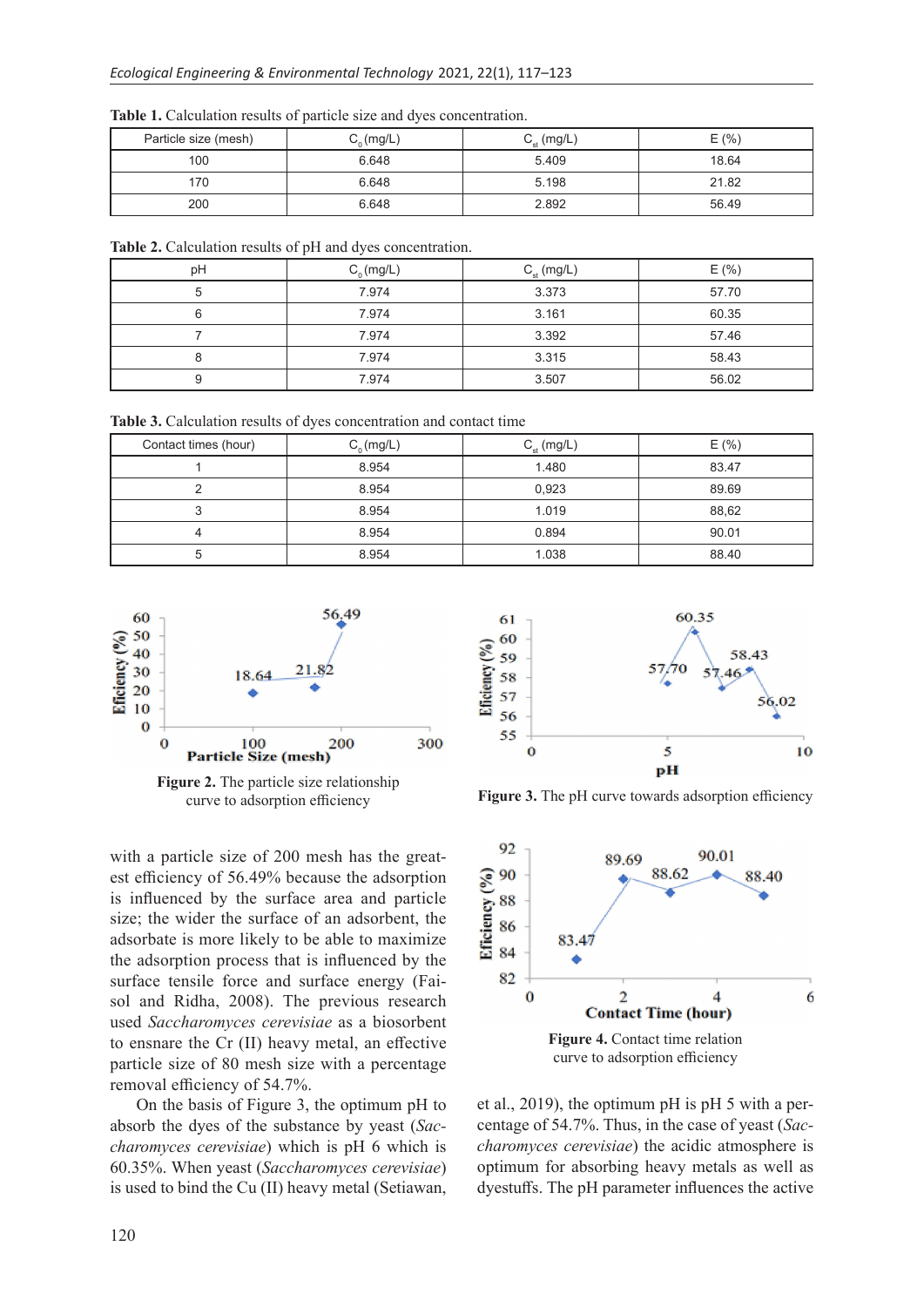

**Figure 5.** Pattern of isotherm adsorption Langmuir



**Figure 6.** Pattern of isotherm adsorption Freundlich

side content of adsorbent. From pH 5 to pH 6 there is an increase in the graph, this is due to the existence of the  $H^+$  ions in the aqueous Red RB dye solution. At pH 5, it has % E smaller than in pH 6 because the smaller the pH value, the more H+ ions exist, so that the possibility of excess H+ ion, causing the intermolecular interactions of the substance with the active site of the yeast, is greater (Setiawan, et al., 2019). Meanwhile, after pH 6 on average decreased% E, this is due to the increasing  $pH$ ; hence, the existence of the  $H^+$  ions was reduced. Then, OH-ions increased along with the pH. The existence of OH- ion, can lead to the formation of deposits of hydroxide reducing the level of substances that are adsorbed and affect the value of efficiency (Maghfiroh, 2016).

On the basis of the data obtained, Figure 4 showed that the dyes of Remazol Red RB were absorbed at optimum after the application of yeast for 4 hours with a percentage efficiency of 90.01%.

When the contact time is less than 4 hours, the dye is unlikely to undergo adsorption completely. As seen in the curve, indicating the chart rises, this occurs because the longer the length of the given contact, the adsorption power will be greater (Sukarta et al., 2008). Conversely, the chart decreased after a contact time of 4 hours, since yeast is no longer able to absorb dyestuffs, resulting in a release of Remazol Red (Suarya et al, 2020). The isotherm adsorption pattern was analyzed using the Langmuir prequalify by creating an relationship curve against  $C_{st}$  so that there will be a straight line equation of  $y = 13919x + 1249.3$ and  $\mathbb{R}^2$  value of 0.9521. This means that 95.21% of the  $m \cdot C / X_{n}$  value is affected by  $C_{n}$  at the time of equilibrium and is influenced by other factors by as much as 4.79%. The maximum capacity of adsorption *n* is obtained from the linear equation. The equation of the isotherm pattern of Langmuir has a line gradient (1/*N*) 13.919, so the value of n is 0.0000718 if it is rounded to 0.00007. Thus, 1 gram of yeast can absorb as much as 0.07 mg of the dye substance.

The Freundlich isotherm adsorption pattern of Remazol Red RB by yeast (*Saccharomyces cerevisiae*) can be determied from the analysis of test results inserted into the Freundlich equation by creating the link curve between  $\log X/m$ against  $\log C_{st}$ . From the built-in linearity curve, there is a straight-line equation of  $y = -0.024x$  – 4.11 and an  $\mathbb{R}^2$  value of 0.0105, which means it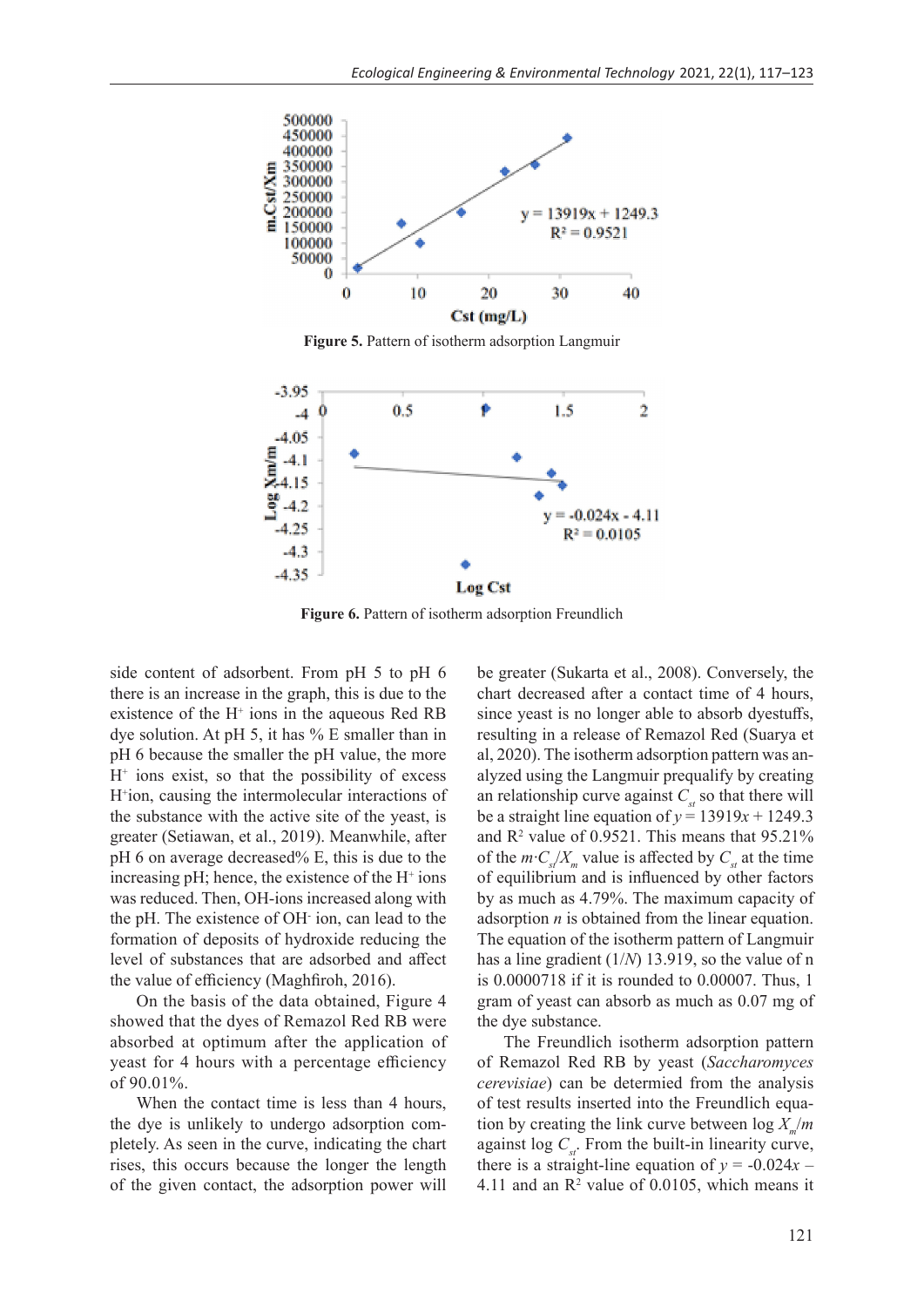cannot meet the Freundlich equation when the  $R^2$ value is less than 95%.

The isotherm pattern is fulfilled only from the Langmuir equation; hence, it can be assumed that the adsorbent (Khamir) has more active sites that are homogeneous than heterogeneous. The adsorption process only occurs on 1 site, molecular adsorbate (dyestuffs) only occupies 1 active site of adsorbents and further adsorption does not occur (Suarya et al, 2020). Thus, this adsorption process can be assumed to only occur on 1 side or Monolayer (Sukarta, 2020).

## **CONCLUSION**

On the basis of the purpose of this research, it can be concluded that Khamir (*Saccharomyces cerevisiae*) is quite efficient as an adsorption of Remazol Red RB dyes with an average efficiency of 68.95% with variations in particle size, pH and contact time. The most optimum size of yeast particle (*Saccharomyces cerevisiae*) is 200 mesh size with a percentage efficiency of 56.49%. For pH test variations, the Remazol Red RB dyestuffs at pH 6 exhibits the highest %E of 60.35%. Remazol Red RB treated with yeast (*Saccharomyces cerevisiae*) for 6 hours has the greatest %E of 90.01%. The fulfilled isotherm adsorption pattern is Langmuir, with a value of R2 of 0.9521 and the maximum capacity of adsorption equal to 0.07 mg of the dye substance absorbed in 1 gram yeast (*Saccharomyces cerevisiae*).

## **Acknowledgements**

The authors would like to take this opportunity to thank the Universitas Pendidikan Ganesha through the directorate of research and community service for financially supporting this research (Research contract number 500/UN48.16/LT/2020).

## **REFERENCES**

- 1. Agustining, D. (2012). Daya Hambat Saccharomyces Cerevisiae Terhadap Pertumbuhan Jamur Fusarium Oxysporum. Skripsi. Jurusan Pendidikan MIPA, Universitas Jember.
- 2. Dede, K., Kusuma, H., Purnawan, I.K.A., Kadek, N., Rusjayanthi, D. (2018). Aplikasi augmented reality informasi corak endek bali pada platform Android. Merpati,6(1), 25–34.
- 3. Elystia, S., Putri, R.R., Muria, S.R. (2018). Biosorpsi

Kromium (Cr) pada limbah cair industri elektroplating menggunakan biomassa Ragi Roti (*Saccharomyces cerevisiae*). Jurnal Dampak, 15(1), 1.

- 4. Faisol Asip, Ridha Mardhiah, H. (2008). Uji efektifitas cangkang telur dalam mengadsorbsi ion Fe dengan proses batch.Teknik Kimia, 15(2), 22–26.
- 5. Fatimah, N., Gunawan, R. (2018). Penurunan intensitas warna Remazol Red RB 133 dalam limbah batik dengan elektrokoagulasi menggunakan NaCl. Jurnal Atomik, 3(1).
- 6. Gül, Ü.D. (2013). Treatment of dyeing wastewater including reactive dyes (Reactive Red Rb, Reactive Black B, Remazol Blue) and Methylene Blue By fungal biomass. Water, 39(5), 593–598.
- 7. Sastrawidana, I Dewa Ketut (2011). Studi perombakan zat warna tekstil Remazol Red Rb secara aerob menggunakan bakteri enterobacter aerogenes yang diisolasi dari lumpur limbah tekstil. Jurnal Kimia, 117–124.
- 8. Khuluk, R.H., Rahmat, A., Buhani, Suharso (2019). Removal of methylene blue by adsorption onto activated carbon from coconut shell (*Cocous nucifera* L.). Indonesian Journal Of Science And Technology, 4(2), 229–240.
- 9. Kristianingrum, S. (2016). Spektroskopi ultra violet dan sinar tampak (spektroskopi Uv-Vis). Yogyakarta: Universitas Negeri Yogyakarta.
- 10. Lellis, B., Fávaro-Polonio, C.Z., PampHile, J.A., & Polonio, J.C. (2019). Effects of textile dyes on health and the environment and bioremediation potential of living organisms. Biotechnology Research And Innovation, 3, 275–290.
- 11. Maghfiroh, L. (2016). Adsorpsi zat warna tekstil remazol brilliant blue menggunakan zeolit yang disintesis dari abu layang batubara. Skripsi. Jurusan Kimia, Universitas Negeri Semarang.
- 12. Manurung, R. (2017). Perombakan zat warna azo reaktif secara anaerob – aerob. Sumatera: Universitas Sumatra Utara
- 13. Mughal, M.J., Saeed, R., Naeem, M., Ahmed, M.A., Yasmien, A., Siddiqui, Q., Iqbal, M. (2011). Dye fixation and decolourization of vinyl sulphone reactive dyes by using dicyanidiamide fixer in the presence of ferric chloride. Journal of Saudi Chemical Society, 17(1), 23–28.
- 14. Putri, D.H. (2015). Analisis strategi pemasaran kain endek Bali sebagai industri pariwisata kreatif (Studi kasus Denpasar). Jurnal IPTA, 3(2), 7–12.
- 15. Rachmania Juliastuti, S., Putri Pranowo, P., Yuliana Purbandi, R. (2015). Separation of heavy metals Copper (Cu) and Nickel (Ni) from industrial wastewater by adsorption using chitosan shrimp shell. Modern Applied Science, 9(7), 86.
- 16. Rahayuda, I.G.S. (2015). Texture analysis on image motif of endek bali using K-Nearest neighbor classification method. International Journal of Advanced Computer Science and Applications, 6(9), 205–211.